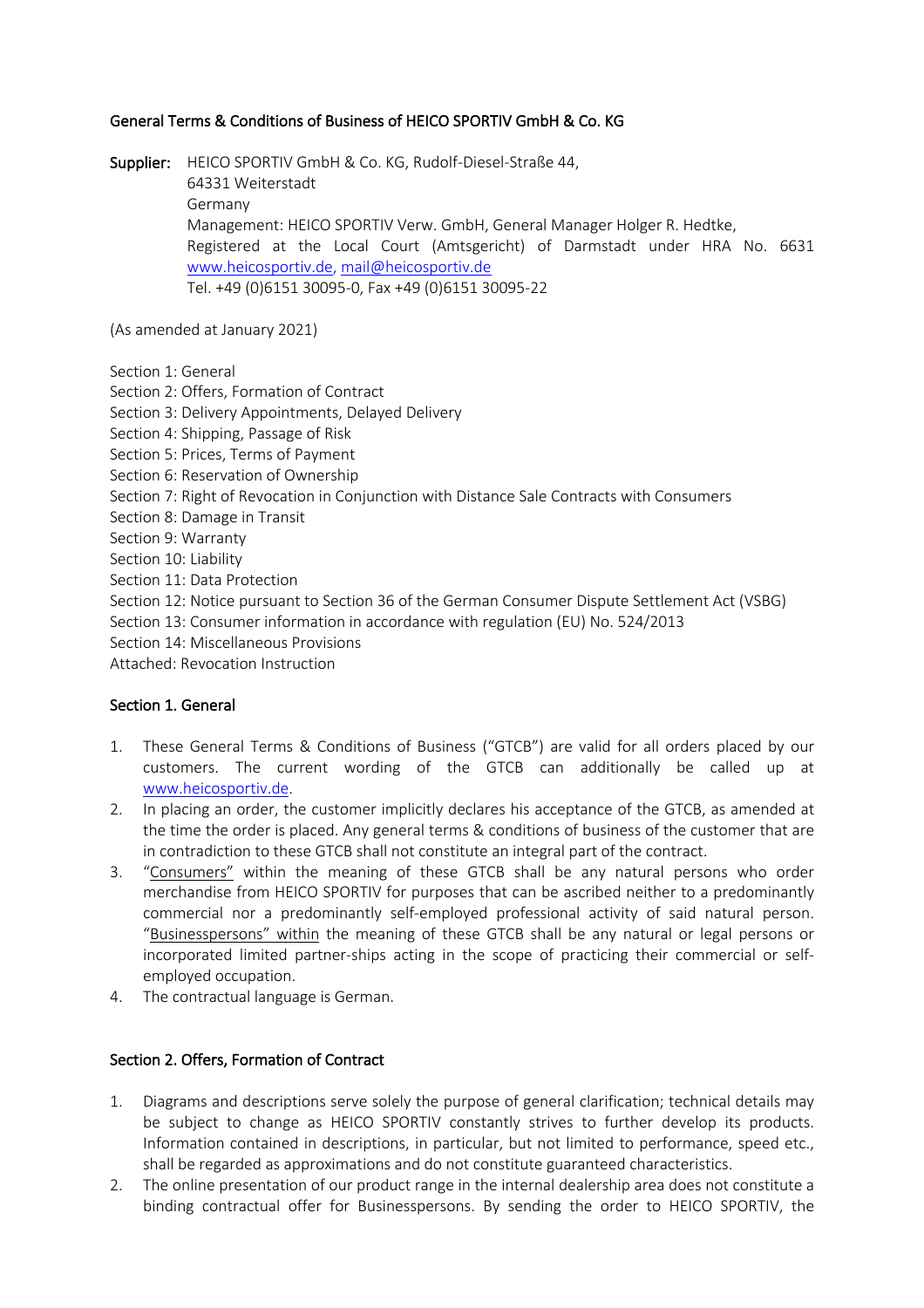Businessperson submits an offer which, due to a necessary availability check, must be accepted in writing by HEICO SPORTIV beforehand. A contract is first formed upon the Businessperson's receipt of the declaration of acceptance.

3. The customer, who is a Consumer, submits to HEICO SPORTIV via the online catalog a price and product request for a specific product. HEICO SPORTIV shall respond by returning to the Consumer price and product information together with an order form. The Consumer returns the completed order form to HEICO SPORTIV. The order form returned to HEICO SPORTIV constitutes a binding offer. HEICO SPORTIV may, due to a necessary availability check, accept or decline said offer at its own discretion.

The offer shall be accepted by way of an order confirmation. A contract is first formed upon the customer's receipt of the order confirmation. HEICO SPORTIV shall inform the customer, should it decide to decline the customer's offer.

4. Orders in the areas of, among others, engine technology, chassis and exhaust technology are dependent upon vehicle-specific data. For this purpose, the customer shall receive, together with the order notification, a data-gathering form which must be completed with the customer's vehicle-specific data in order for the order to be executed.

### Section 3. Delivery Appointments, Delayed Delivery

- 1. Stated delivery lead times shall, insofar as not expressly agreed as binding, constitute prospective delivery lead times that are subject to change without notice and conditional upon the correct and timely input supply to HEICO SPORTIV itself.
- 2. The delivery period shall commence at the time of contractual execution, however not be-fore the customer has furnished HEICO SPORTIV with any required documentation, the data-gathering form, official approvals, sign-offs and receipt of an agreed down-payment.
- 3. The delivery deadline shall be deemed met if, by the time of its expiration, the customer has been informed of readiness for shipment or the delivery item has been handed over to the forwarding agent or haulage contractor. This shall also apply in the event of delivery by HEICO SPORTIV's own personnel.
- 4. In the event of measures relating to industrial disputes, especially strikes and lock-outs, and on occurrence of unforeseen hindrances outside HEICO SPORTIV's sphere of influence such as, but not limited to, plant stoppages and delays in the delivery of key materials, the deli-very period shall be extended conditional upon said hindrances having a provable and substantial influence on the delivery of the delivery item. This shall apply additionally if said circumstances arise at subcontractors. The delivery deadline shall be extended accordingly for the duration of said measures and hindrances.
- 5. HEICO SPORTIV shall also not be held accountable for the above-mentioned circumstances if they arise in the framework of an already existing delay. In significant instances, HEICO SPORTIV shall as promptly as possible inform the customer about the start and end of such hindrances.
- 6. HEICO SPORTIV reserves the right to make part deliveries. Any higher costs ensuing from part deliveries shall be borne by HEICO SPORTIV.
- 7. During the delivery period, HEICO SPORTIV reserves the right to make changes to construction or form which are ascribable to technical improvements or statutory requirements, insofar as the delivery item is not significantly altered and the changes are reasonable for the customer.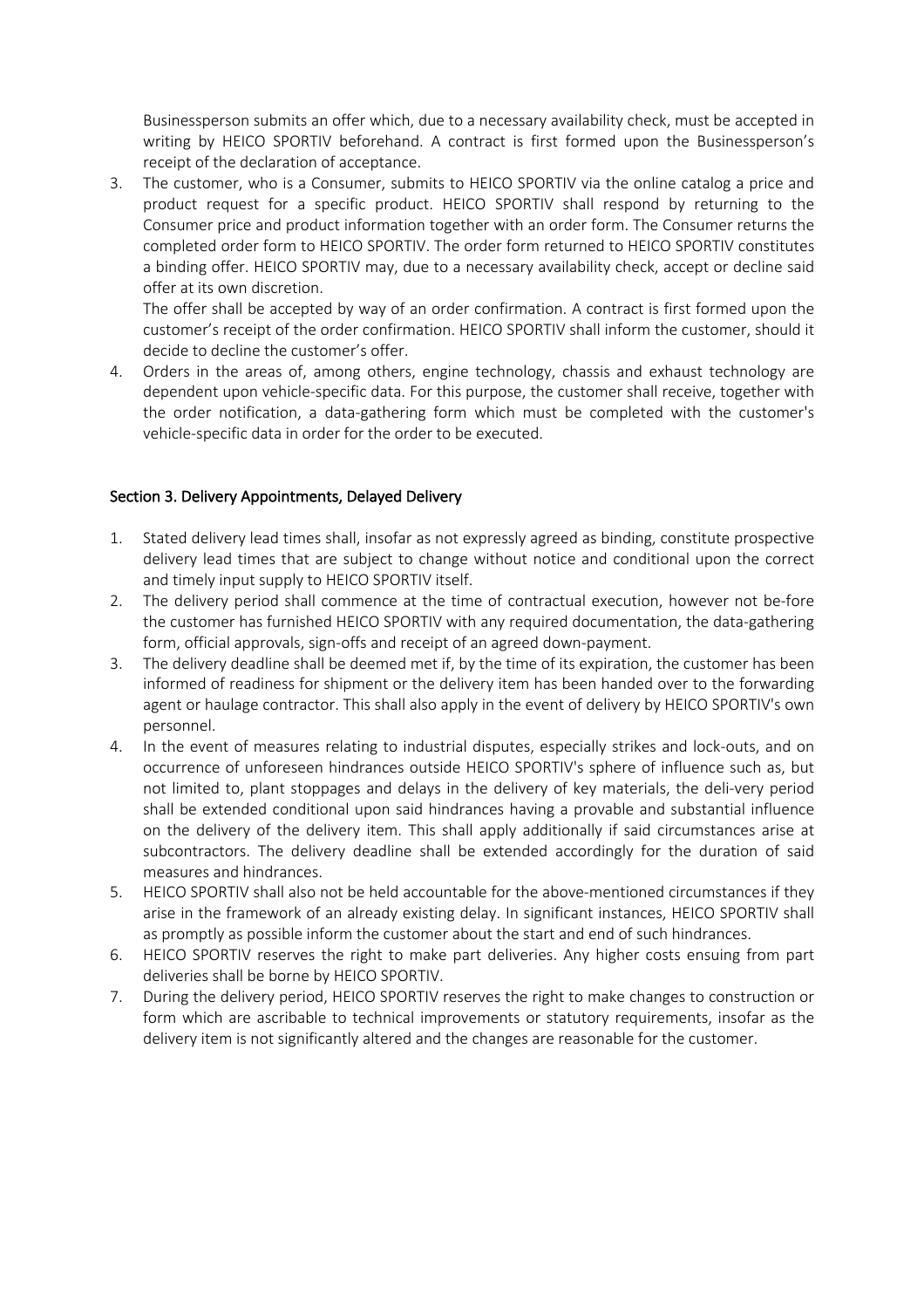### Section 4. Shipping, Passage of Risk

- 1. Unless otherwise expressly agreed with HEICO SPORTIV in writing, and when the customer is a Businessperson, the merchandise shall be sent at the customer's expense and at the customer's risk from the plant or consignment warehouse. The mode of delivery shall be elected at HEICO SPORTIV's equitable discretion.
- 2. Item 1 shall also apply to freight-free delivery. Transport insurance shall only be taken out at the express request and at the expense of the customer.
- 3. If the customer is a Businessperson, the risks of destruction, loss or deterioration of the item as well as price risk pass to the customer upon delivery of the item to the person intended for execution of the shipment. The same applies for the danger of delayed delivery.

### Section 5. Prices, Terms of Payment

- 1. HEICO SPORTIV accepts payments in cash and by ec card / girocard, PayPal and credit card or, in the event of delivered merchandise, prepayment or collect on delivery.
- 2. In the event of higher-valued assignments, HEICO SPORTIV reserves the right to demand partial or full prepayment. The customer shall be informed beforehand in such event.
- 3. The prices quoted for Businesspeople in the dealership section of HEICO SPORTIV's website are net prices that do not include the prevailing statutory rate of value added tax (sales tax). The pricelist sent to Consumers, by contrast, contains – similarly to bespoke offers sent to Consumers – the gross prices including the statutory rate of value added tax (sales tax). Additional costs shall be charged for shipping and possibly for packaging, as published for Businesspeople in the dealership section of our Internet product pages or in the bespoke offers sent to Consumers. Should the customer wish collect on delivery for the ordered merchandise, the collect on delivery fee and possibly any carriage fees will be charged additionally.
- 4. Should the time between the order by, and delivery to, the customer exceed 4 (four) months, or should changes in the type or characteristics of the employed parts necessitate a price change, the prices valid on the day of delivery shall apply.

#### Section 6. Reservation of Ownership

- 1. For contracts with Consumers, HEICO SPORTIV reserves ownership of the merchandise until payment of the complete purchase price.
- 2. For contracts with Businesspersons, HEICO SPORTIV reserves ownership of the merchandise until complete settlement of all accounts receivable from an ongoing business relationship.
- 3. The customer shall handle the merchandise with due care.
- 4. The customer shall promptly inform HEICO SPORTIV about the seizure of the merchandise by third parties, such as in the event of an attachment, or about any damage to, or the destruction of, the merchandise, and the customer shall inform HEICO SPORTIV immediately about any change in custody of the merchandise or change in the customer's own place of residence.
- 5. Should the customer act in violation of contract, in particular default on payment, HEICO SPORTIV may withdraw from contract and demand return of the merchandise.
- 6. The Businessperson may resell the merchandise in the framework of his orderly business activities. The Businessperson herewith assigns to HEICO SPORTIV, [up to the amount of the Businessperson's open accounts payable vis-à-vis HEICO SPORTIV], all accounts receivable that arise vis-à-vis a third party as a result of the resale. We herewith recognize said assignment. The Businessperson is empowered to collect the accounts receivable, even after the assignment. HEICO SPORTIV reserves the right to collect the accounts receivables itself as soon as the Businessperson fails to correctly fulfill his payment obligations and becomes in arrears.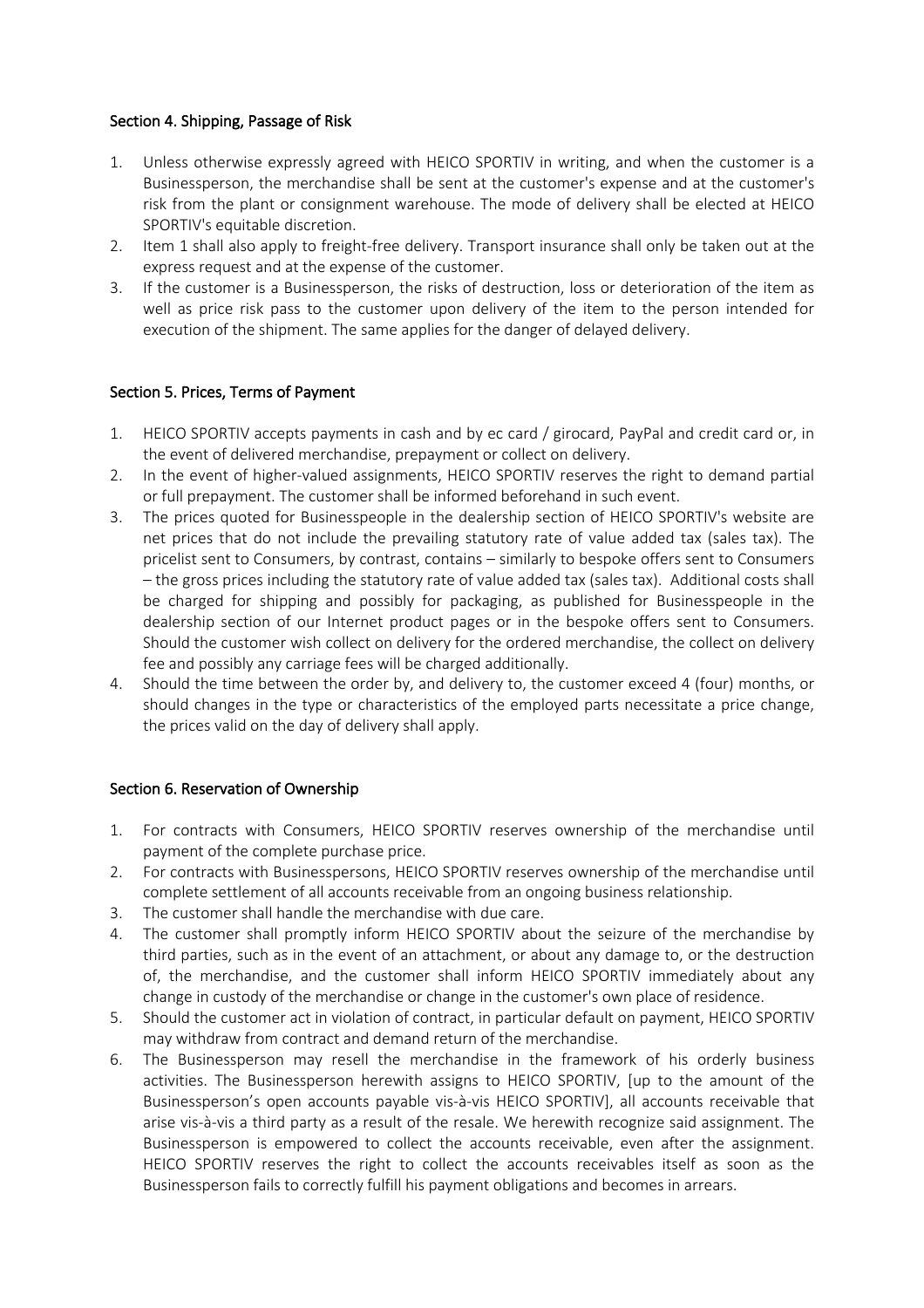7. The Businessperson shall only process or modify the merchandise in the name of, and on be-half of, HEICO SPORTIV. Should the merchandise be processed using items not belonging to HEICO SPORTIV, HEICO SPORTIV shall obtain co-ownership of the new item in the ratio of the value of the merchandise delivered by HEICO SPORTIV to the value of the merchandise delivered by HEICO SPORTIV plus the value of the other processed merchandise. The same applies if the merchandise is mixed with items other than those belonging to HEICO SPORTIV.

### Section 7. Right of Revocation in Conjunction with Distance Sale Contracts with Consumers

# REVOCATION INSTRUCTION

### CONSUMERS HAVE THE FOLLOWING RIGHT OF REVOCATION

You may revoke this contract within a period of 14 (fourteen) days without stating a reason.

The revocation period is 14 (fourteen) days starting on the day on which you, or a third party named by yourself who is not the consignor, took possession of the merchandise.

To exercise your revocation right, you must inform us (HEICO SPORTIV GmbH & Co. KG, Rudolf-Diesel-Str. 44, 64331 Weiterstadt, Germany, fax +49 (0)6151 30095-22, email: mail@heicosportiv.de) by way of an unambiguous declaration (e.g. in a letter sent by regular mail, or by fax or email) of your decision to revoke this contract. To do so, you may use the attached sample revocation form, the use of which is not however, obligatory.

To meet the revocation deadline, it suffices that the notification of the exercising of your revocation right be sent before expiry of the revocation deadline.

#### CONSEQUENCES OF REVOCATION

Should you revoke this contract, we shall reimburse you forthwith, however no later than within 14 (fourteen) days of the day of receipt of your notification to revoke this contract, with all payments which we received from you, including delivery costs (with the exception of any additional costs which arose from your choice of a form of delivery other than the most cost-effective form of delivery which we offer by default). For this reimbursement, we shall use the same means of payment which you used for the original transaction, save alternative arrangements had been expressly agreed with you. Under no circumstances shall any fees be charged for this reimbursement. We reserve the right to withhold reimbursement until such time as we have received delivery of the returned merchandise, or evidence of the merchandise's return is furnished, whichever of the two is earlier.

You shall send back or hand over the merchandise to us forthwith, in any case within no later than fourteen days of informing us of your revocation of this contract. The deadline shall be deemed met if the merchandise is provably dispatched before expiry of the fourteen-day deadline. You shall bear the direct cost of returning the merchandise.

You shall only be charged for any depreciation of the merchandise if said depreciation is ascribable to handling which was not necessary in order to inspect the qualities, characteristics and manner of functioning of the merchandise.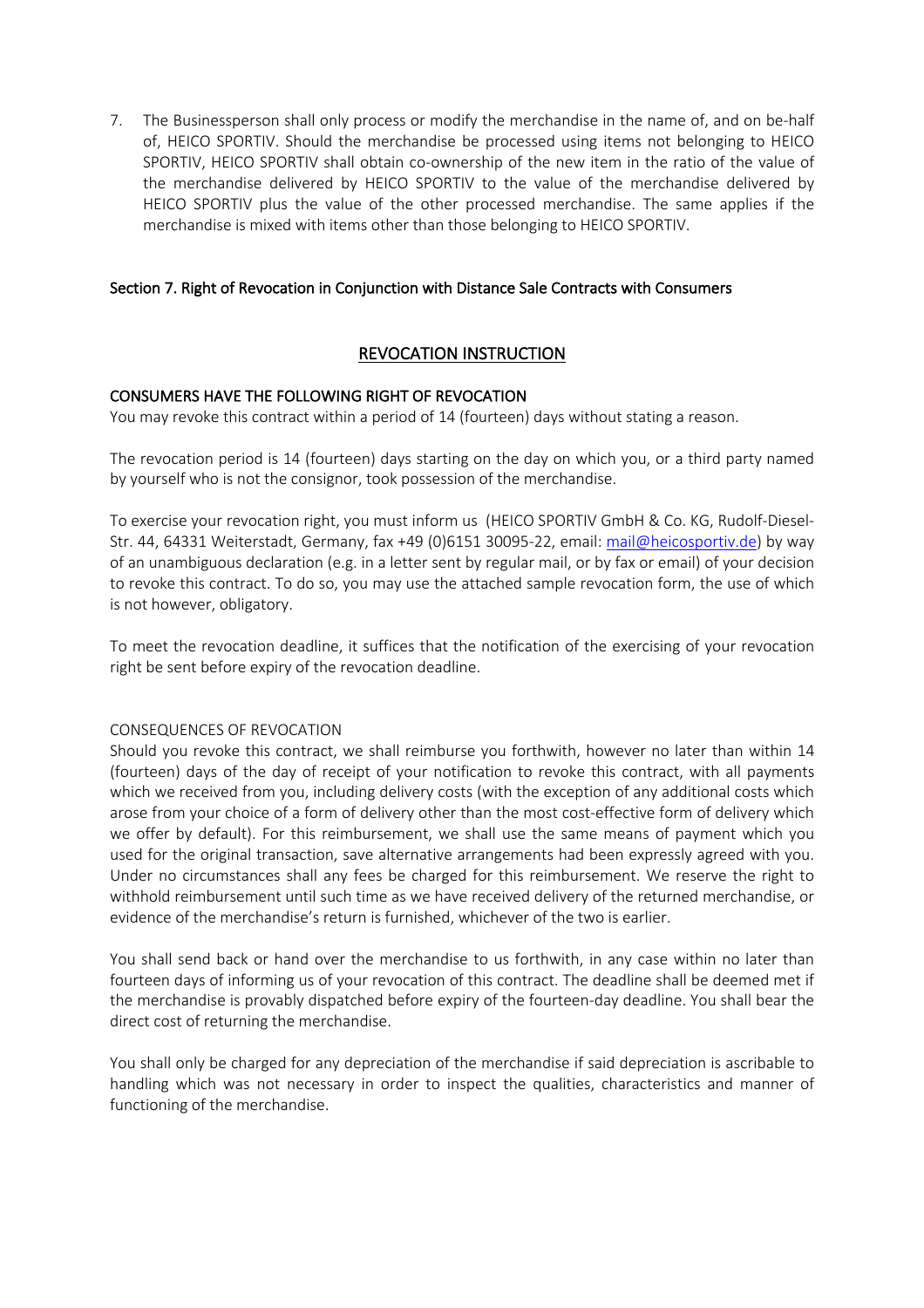### REVOCATION FORM

If you would like to revoke the contract, please complete this form and return it to us at:

HEICO SPORTIV GmbH & Co. KG Rudolf-Diesel-Str. 44 64331 Weiterstadt Germany Fax: +49 (0)6151/30095-22 Email: mail@heicosportiv.de

I / we (\*) herewith revoke the contract which I / we concluded with respect to the purchase of the following merchandise:

|  | Date Signature(s) of the Consumer(s) / Businessperson(s) (only for notifications submitted on paper) |
|--|------------------------------------------------------------------------------------------------------|
|  |                                                                                                      |

(\*) Strike as applicable.

#### Section 8. Damage in Transit

If, on receipt of the merchandise, the customer recognizes damage to packaging, the customer shall, on acceptance of the merchandise, request the transportation company to confirm the damage in writing.

#### Section 9. Warranty

- 1. If the customer is a Businessperson, HEICO SPORTIV shall initially elect at its own discretion to provide warranty for defective merchandise in the form of repair or replacement delivery.
- 2. If the customer is a Consumer, the customer initially has the choice to elect follow-up performance in the form of improvement or replacement delivery. HEICO SPORTIV is, however, entitled to refuse the elected follow-up performance if it is only possible at unreasonable expense and the Consumer does not suffer severe disadvantages as a result of the alternative form of follow-up performance.
- 3. In the event of an abortive improvement or replacement delivery, especially if the defect cannot be rectified or further remedial attempts are unreasonable for the customer, the customer may elect alternatively to demand a reduction in compensation or withdrawal from contract. Should,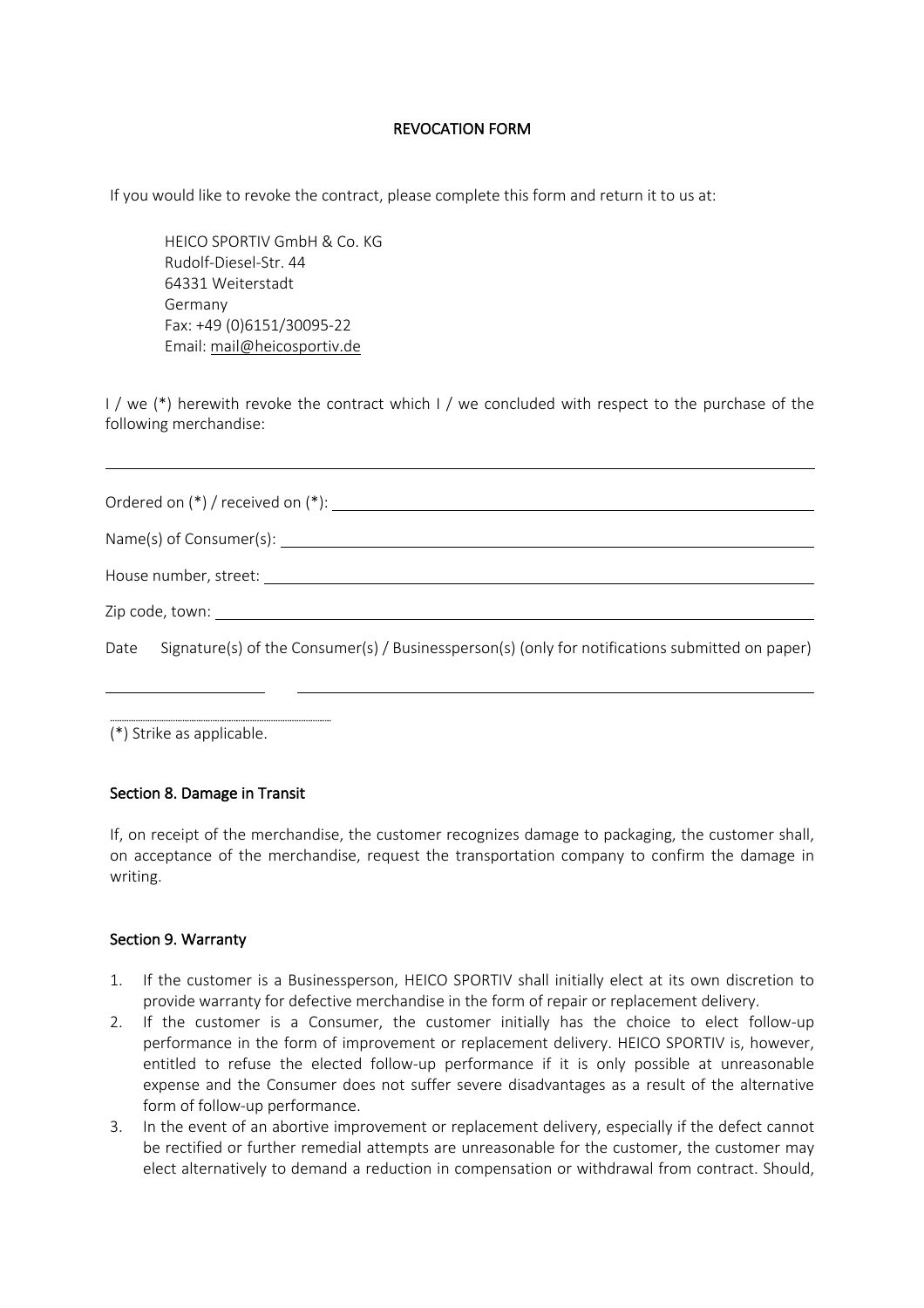following an abortive attempt to rectify a legal infirmity of material defect, the customer elect to withdraw from contract, the customer shall not be entitled to claim damages due to the defect.

- 4. Businesspersons shall inspect the merchandise immediately upon receipt for completeness and absence of defects and notify HEICO SPORTIV promptly of any defects discovered. Should the Businessperson fail to inspect the merchandise or notify HEICO SPORTIV of any discovered defects in a timely manner, the delivered merchandise shall be deemed formally approved, unless the defect was latent at the time of inspection. HEICO SPORTIV shall also be notified promptly about defects discovered at a later time, otherwise, the merchandise shall also be deemed formally approved with regard to these defects. All defects shall be notified in writing, together with a detailed description of the defect concerned. Sections 377 et seq. German Commercial Code (Handelsgesetzbuch, HGB) additionally apply mutatis mutandis.
- 5. The warranty period lasts 2 (two) years, commencing at the time of the passage of risk. Insofar as the ordered merchandise involve parts for motor sports, HEICO SPORTIV herewith expressly points out that these are not always approved for public road traffic. This does not constitute a defect.
- 6. Warranty obligations do not exist if defects or damage arose because:
	- The buyer failed to report a defect;
	- Despite instructions to do so, the buyer failed to allow follow-up improvements to be promptly implemented;
	- The buyer overstrained or treated the merchandise inexpediently e.g. in motorsports competitions;
	- The buyer failed to observe the procedures for handling, servicing or maintaining the merchandise (e.g. operating manual).
- 7. Natural attrition is excluded from the warranty.
- 8. Warranty or guarantee claims against HEICO SPORTIV are excluded if the functionality of the delivered product is no longer guaranteed due to a change in the software version by the vehicle manufacturer.
- 9. We grant a voluntary guarantee on HEICO SPORTIV products in accordance with our Terms of Guarantee of HEICO SPORTIV GmbH & Co. KG. For further details, please refer to these terms which can be called up at www.heicosportiv.de. The statutory warranty covering material defects is not restricted by the guarantee.

#### Section 10. Liability

- 1. Subject to the provisions set out hereunder, HEICO SPORTIV shall, irrespective of the legal grounds, reject any liability for slightly negligent violations of obligations by HEICO SPORTIV, its legal representatives or vicarious agents. In the event of slightly negligent violations of cardinal contractual obligations, HEICO SPORTIV's liability shall be limited in value to the typically foreseeable damages. For delay or impossibility of performance attributable to slight negligence, HEICO SPORTIV assumes: vis-à-vis Businesspersons, no liability; and vis-à-vis Consumers, liability limited to the typically foreseeable damage. In this context, typically fore-seeable damage shall mean a maximum of 2 (two) times the order value for the contract on which the liabilitytriggering event was based.
- 2. The above-mentioned liability waivers and limitations do not apply in the event of liability without fault, especially pursuant to the German Product Liability Law (Produkthaftungsgesetz)), or in the event of willful intent or gross negligence, or a dereliction of material contractual undertakings, or loss of life, physical injury or impairment of health.

#### Section 11. Data Protection